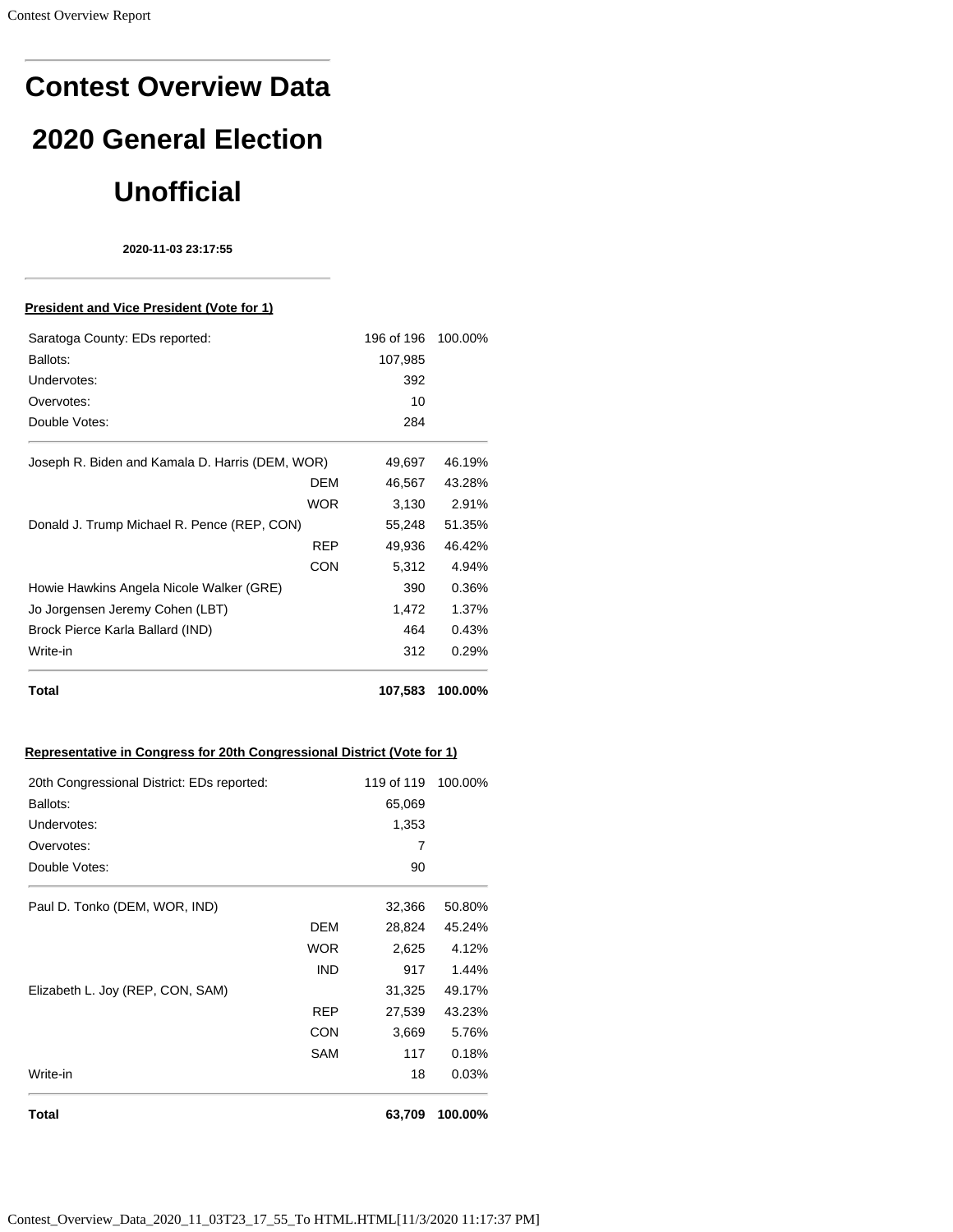# **Representative in Congress for 21st Congressional District (Vote for 1)**

| 21st Congressional District: EDs reported: |            | 77 of 77 | 100.00% |
|--------------------------------------------|------------|----------|---------|
| Ballots:                                   |            | 42,916   |         |
| Undervotes:                                |            | 581      |         |
| Overvotes:                                 |            | 4        |         |
| Double Votes:                              |            | 98       |         |
| Tedra L. Cobb (DEM, WOR)                   |            | 16,086   | 38.00%  |
|                                            | DEM        | 14,723   | 34.78%  |
|                                            | <b>WOR</b> | 1,363    | 3.22%   |
| Elise M. Stefanik (REP, CON, IND)          |            | 26,234   | 61.97%  |
|                                            | REP        | 23,241   | 54.90%  |
|                                            | <b>CON</b> | 2,352    | 5.56%   |
|                                            | <b>IND</b> | 641      | 1.51%   |
| Write-in                                   |            | 11       | 0.03%   |
| Total                                      |            | 42,331   | 100.00% |

#### **State Senator for 43rd Senatorial District (Vote for 1)**

| 43rd Senatorial District: EDs reported: |            | 105 of 105 | 100.00% |
|-----------------------------------------|------------|------------|---------|
| Ballots:                                |            | 55,036     |         |
| Undervotes:                             |            | 2,083      |         |
| Overvotes:                              |            | 3          |         |
| Double Votes:                           |            | 50         |         |
| Patrick F. Nelson (DEM, WOR)            |            | 22,365     | 42.24%  |
|                                         | DEM        | 20,272     | 38.29%  |
|                                         | WOR        | 2,093      | 3.95%   |
| Daphne V. Jordan (REP, CON, IND)        |            | 30,563     | 57.72%  |
|                                         | REP        | 26,733     | 50.49%  |
|                                         | CON        | 2,942      | 5.56%   |
|                                         | <b>IND</b> | 888        | 1.68%   |
| Write-in                                |            | 22         | 0.04%   |
| Total                                   |            | 52,950     | 100.00% |

#### **State Senator for 49th Senatorial District (Vote for 1)**

| Total                                   |            | 51,623   | 100.00% |
|-----------------------------------------|------------|----------|---------|
| Write-in                                |            | 13       | 0.03%   |
| Thearse McCalmon (DEM)                  |            | 16,023   | 31.04%  |
|                                         | <b>IND</b> | 1,308    | 2.53%   |
|                                         | <b>CON</b> | 3,868    | 7.49%   |
|                                         | REP        | 30,411   | 58.91%  |
| James N. Tedisco (REP, CON, IND)        |            | 35,587   | 68.94%  |
| Double Votes:                           |            | 47       |         |
| Overvotes:                              |            | 4        |         |
| Undervotes:                             |            | 1,322    |         |
| Ballots:                                |            | 52,949   |         |
| 49th Senatorial District: EDs reported: |            | 91 of 91 | 100.00% |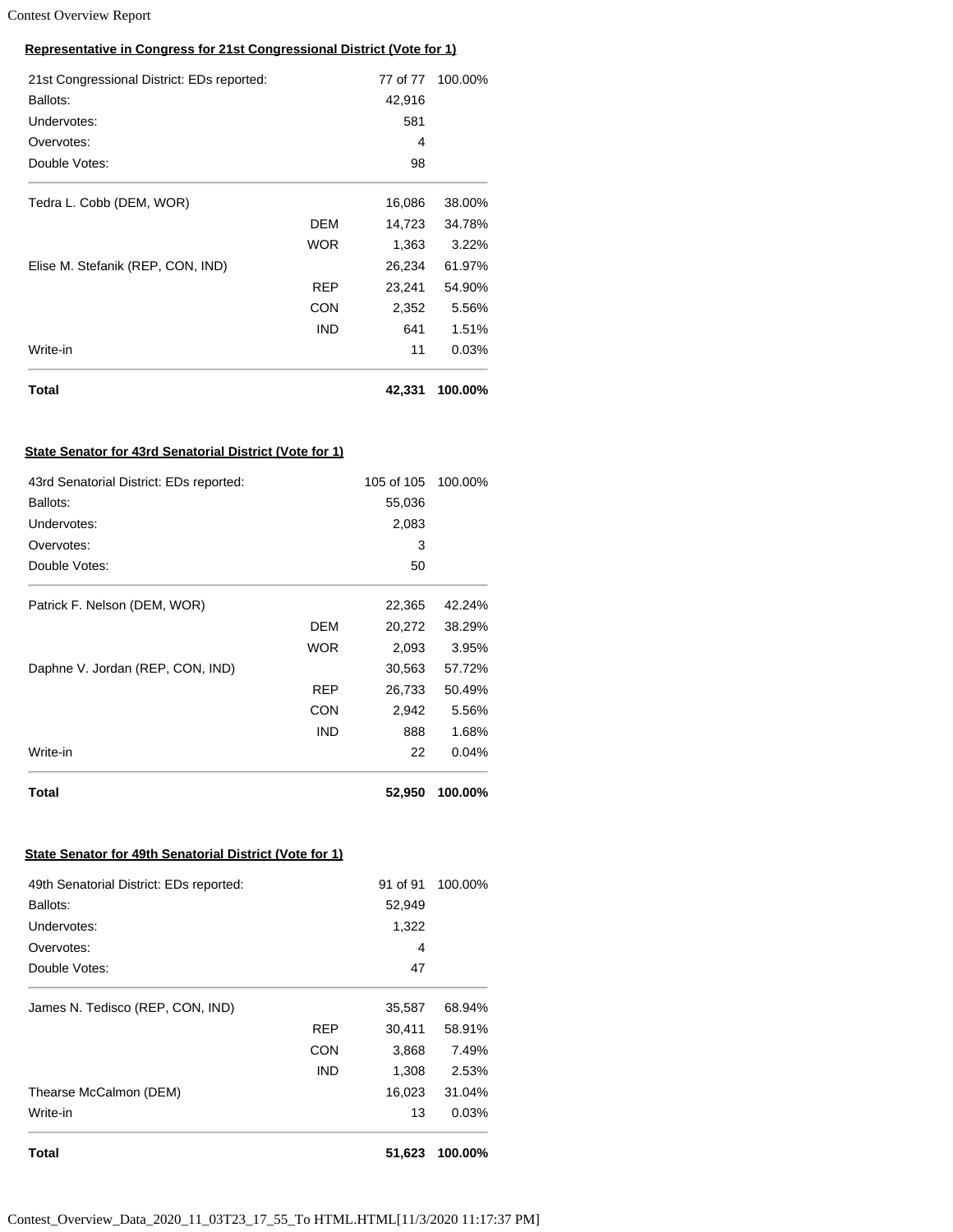# **Member of Assembly for 108th Assembly District (Vote for 1)**

| Total                                  |            | 3,513  | 100.00% |
|----------------------------------------|------------|--------|---------|
| Write-in                               |            | 1      | 0.03%   |
| Sam Fein (WOR)                         |            | 104    | 2.96%   |
|                                        | <b>CON</b> | 172    | 4.90%   |
|                                        | <b>REP</b> | 1,360  | 38.71%  |
| Petros Papanicolaou (REP, CON)         |            | 1,532  | 43.61%  |
|                                        | <b>IND</b> | 126    | 3.59%   |
|                                        | DEM        | 1,750  | 49.81%  |
| John T. McDonald, III (DEM, IND)       |            | 1,876  | 53.40%  |
| Double Votes:                          |            | 3      |         |
| Overvotes:                             |            | 1      |         |
| Undervotes:                            |            | 148    |         |
| Ballots:                               |            | 3,662  |         |
| 108th Assembly District: EDs reported: |            | 8 of 8 | 100.00% |

## **Member of Assembly for 112th Assembly District (Vote for 1)**

| 112th Assembly District: EDs reported: |            | 93 of 93 | 100.00% |
|----------------------------------------|------------|----------|---------|
| Ballots:                               |            | 53,234   |         |
| Undervotes:                            |            | 1,865    |         |
| Overvotes:                             |            | 6        |         |
| Double Votes:                          |            | 37       |         |
| Joseph S. Seeman (DEM, WOR)            |            | 19,422   | 37.81%  |
|                                        | DEM        | 17,634   | 34.33%  |
|                                        | <b>WOR</b> | 1,788    | 3.48%   |
| Mary Beth Walsh (REP, CON, IND)        |            | 31,923   | 62.15%  |
|                                        | REP        | 27,440   | 53.42%  |
|                                        | <b>CON</b> | 3,477    | 6.77%   |
|                                        | <b>IND</b> | 1,006    | 1.96%   |
| Write-in                               |            | 18       | 0.04%   |
| Total                                  |            | 51,363   | 100.00% |

# **Member of Assembly for 113th Assembly District (Vote for 1)**

| 113th Assembly District: EDs reported: |            | 86 of 86 | 100.00% |
|----------------------------------------|------------|----------|---------|
| Ballots:                               |            | 46,384   |         |
| Undervotes:                            |            | 1,218    |         |
| Overvotes:                             |            | 12       |         |
| Double Votes:                          |            | 49       |         |
| Carrie Woerner (DEM, IND, SAM)         |            | 23,519   | 52.09%  |
|                                        | <b>DEM</b> | 22,291   | 49.37%  |
|                                        | <b>IND</b> | 1,183    | 2.62%   |
|                                        | <b>SAM</b> | 45       | 0.10%   |
| David M. Catalfamo (REP, CON)          |            | 21,617   | 47.87%  |
|                                        | <b>REP</b> | 19,289   | 42.72%  |
|                                        | CON        | 2,328    | 5.16%   |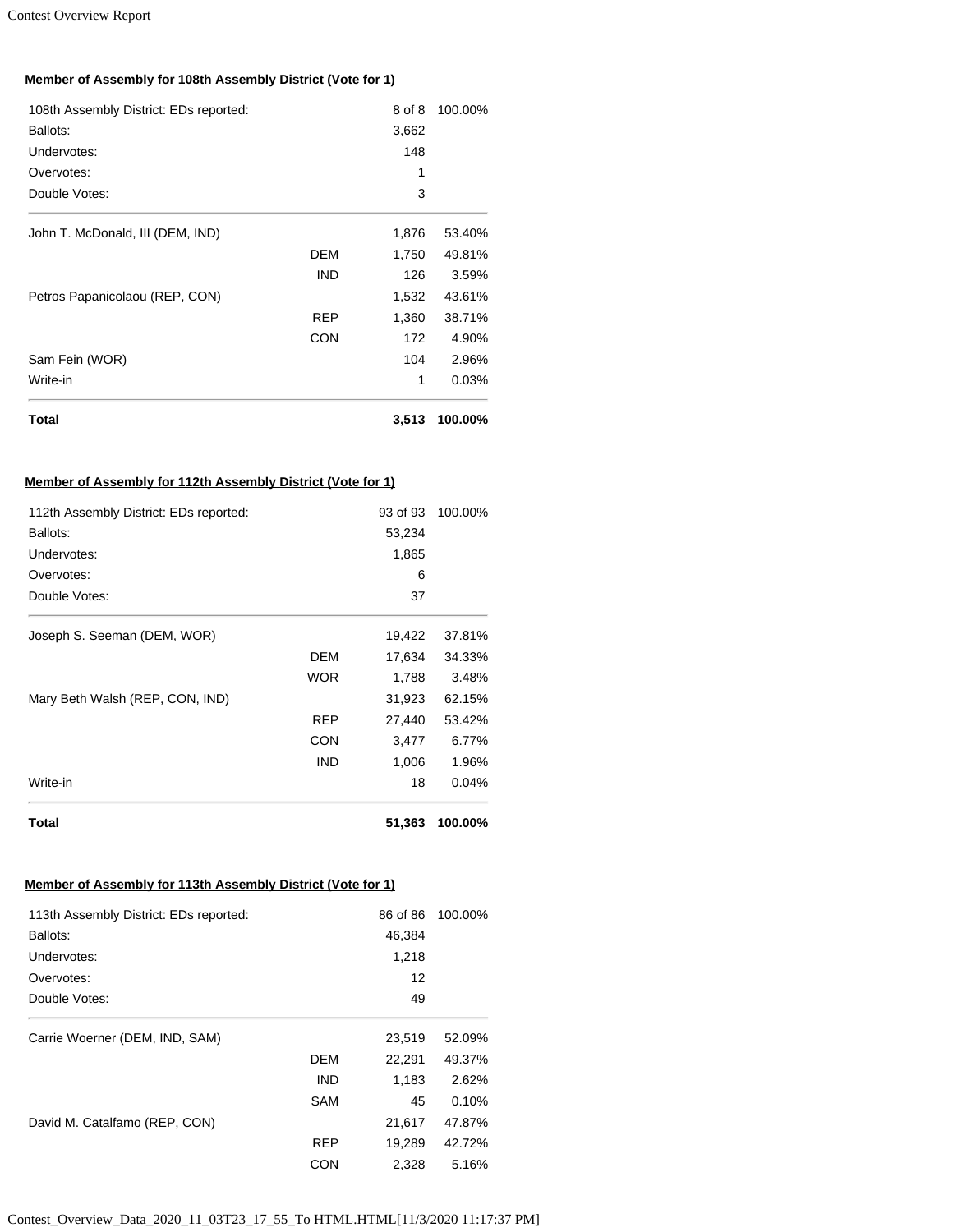| Total    |    | 45,154 100.00% |
|----------|----|----------------|
| Write-in | 18 | 0.04%          |

### **Member of Assembly for 114th Assembly District (Vote for 1)**

| Total                                  |            | 4,490  | 100.00%  |
|----------------------------------------|------------|--------|----------|
| Write-in                               |            | 0      | $0.00\%$ |
| Evelyn M. Wood (SAM)                   |            | 26     | 0.58%    |
|                                        | <b>IND</b> | 66     | 1.47%    |
|                                        | <b>CON</b> | 277    | 6.17%    |
|                                        | REP        | 3,036  | 67.62%   |
| Matthew J. Simpson (REP, CON, IND)     |            | 3,379  | 75.26%   |
|                                        | <b>WOR</b> | 94     | 2.09%    |
|                                        | DEM        | 991    | 22.07%   |
| Claudia K. Braymer (DEM, WOR)          |            | 1,085  | 24.16%   |
| Double Votes:                          |            | 1      |          |
| Overvotes:                             |            | 1      |          |
| Undervotes:                            |            | 214    |          |
| Ballots:                               |            | 4,705  |          |
| 114th Assembly District: EDs reported: |            | 9 of 9 | 100.00%  |

# **Family Court Judge (Vote for 1)**

| Saratoga County: EDs reported:            |            | 196 of 196 | 100.00% |
|-------------------------------------------|------------|------------|---------|
| Ballots:                                  |            | 107,985    |         |
| Undervotes:                               |            | 27,737     |         |
| Overvotes:                                |            | 3          |         |
| Double Votes:                             |            | 55         |         |
| Amy J. Knussman (REP, CON, IND)           |            | 79,812     | 99.46%  |
|                                           | <b>REP</b> | 61,813     | 77.03%  |
|                                           | <b>CON</b> | 8,495      | 10.59%  |
|                                           | <b>IND</b> | 9,504      | 11.84%  |
| Write-in                                  |            | 433        | 0.54%   |
| Total                                     |            | 80,245     | 100.00% |
| <b>Ballston Town Justice (Vote for 1)</b> |            |            |         |

| Ballston: EDs reported: |            | 9 of 9 | 100.00% |
|-------------------------|------------|--------|---------|
| Ballots:                |            | 5,733  |         |
| Undervotes:             |            | 1,457  |         |
| Overvotes:              |            | 0      |         |
| Double Votes:           |            | 2      |         |
| Brandi Burns (REP, IND) |            | 4,265  | 99.74%  |
|                         | <b>REP</b> | 3,718  | 86.95%  |
|                         | <b>IND</b> | 547    | 12.79%  |
| Write-in                |            | 11     | 0.26%   |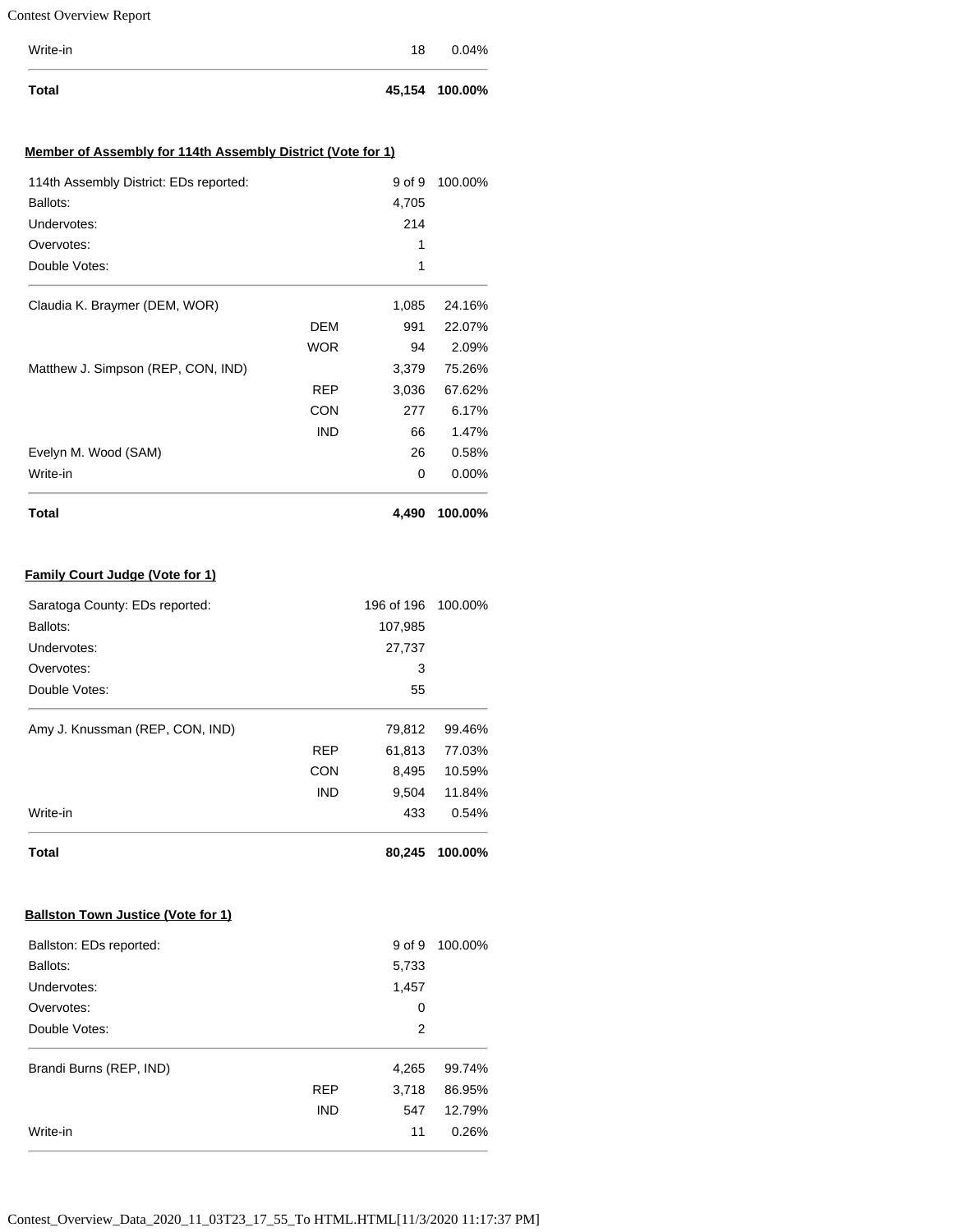| Total | 4,276 100.00% |
|-------|---------------|
|       |               |

#### **Charlton Town Justice (Vote for 1)**

| Overvotes:<br>Double Votes: | 0<br>0 |         |
|-----------------------------|--------|---------|
|                             |        |         |
| Kevin J. Hart (REP)         | 1,809  | 99.50%  |
| Write-in                    | 9      | 0.50%   |
| <b>Total</b>                | 1,818  | 100.00% |

#### **Corinth Town Clerk (Remainder) (Vote for 1)**

| Total                  | 2,120 | 100.00%        |
|------------------------|-------|----------------|
| Write-in               | 5     | 0.24%          |
| Brenda Peris (REP)     | 2,115 | 99.76%         |
| Double Votes:          | 0     |                |
| Overvotes:             | 0     |                |
| Undervotes:            | 509   |                |
| Ballots:               | 2,629 |                |
| Corinth: EDs reported: |       | 5 of 5 100,00% |

## **Edinburg Town Justice (Vote for 1)**

| <b>Total</b>            | 78     | 100.00% |
|-------------------------|--------|---------|
| Write-in                | 78     | 100.00% |
| Double Votes:           | 0      |         |
| Overvotes:              | 0      |         |
| Undervotes:             | 648    |         |
| Ballots:                | 726    |         |
| Edinburg: EDs reported: | 1 of 1 | 100.00% |

# **Greenfield Superintendent of Highways (Remainder) (Vote for 1)**

| Greenfield: EDs reported:         |            | 8 of 8 | 100.00% |
|-----------------------------------|------------|--------|---------|
| Ballots:                          |            | 3,747  |         |
| Undervotes:                       |            | 951    |         |
| Overvotes:                        |            | 0      |         |
| Double Votes:                     |            | 0      |         |
| Justin C. Burwell (REP, CON, IND) |            | 2,787  | 99.68%  |
|                                   | <b>REP</b> | 2.194  | 78.47%  |
|                                   | <b>CON</b> | 276    | 9.87%   |
|                                   | <b>IND</b> | 317    | 11.34%  |
| Write-in                          |            | 9      | 0.32%   |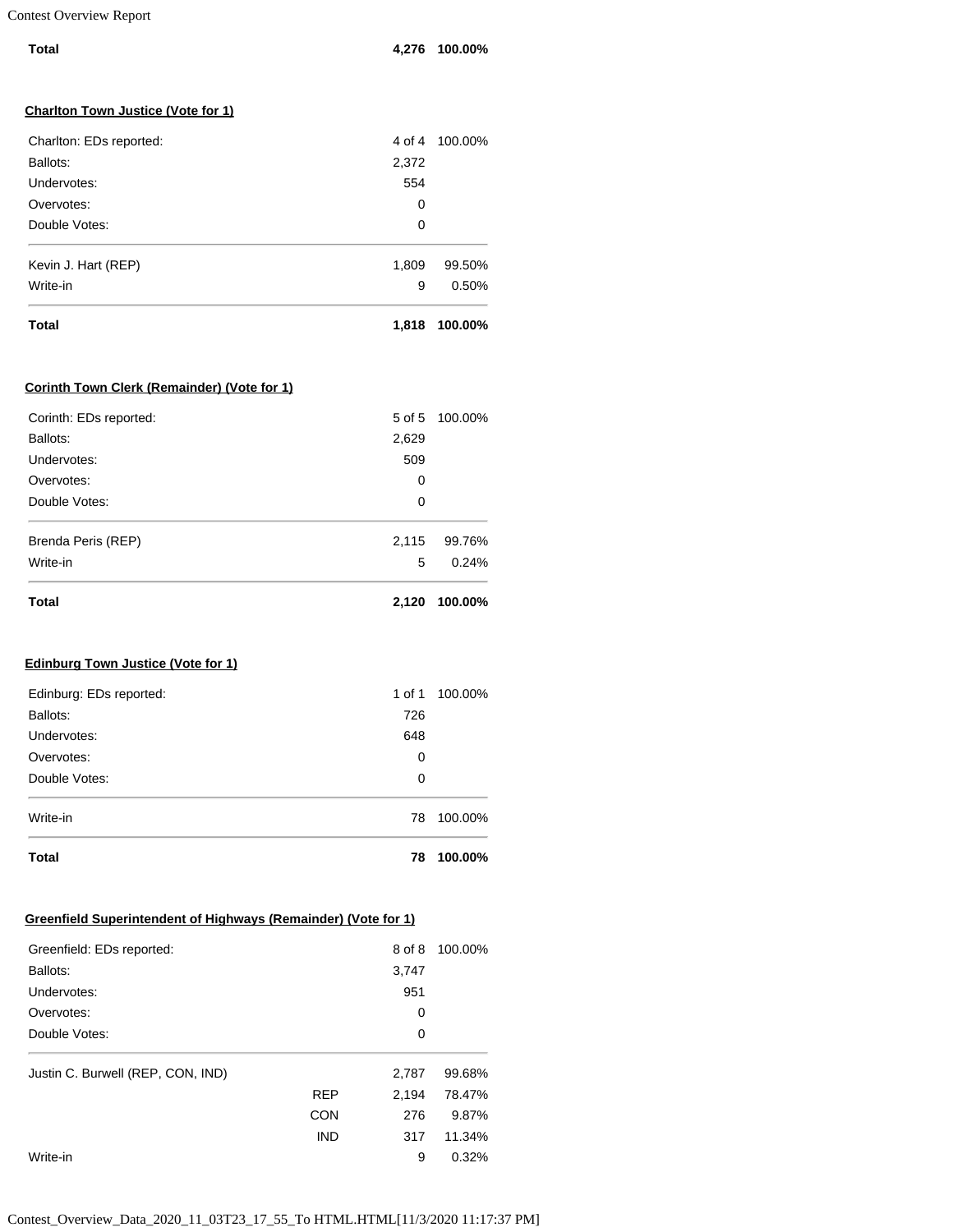| <b>Total</b>                            |            | 2,796    | 100.00%  |
|-----------------------------------------|------------|----------|----------|
| <b>Malta Town Justice (Vote for 1)</b>  |            |          |          |
| Malta: EDs reported:                    |            | 12 of 12 | 100.00%  |
| Ballots:                                |            | 8,011    |          |
| Undervotes:                             |            | 312      |          |
| Overvotes:                              |            | 0        |          |
| Double Votes:                           |            | 4        |          |
| James A. Fauci (REP, CON, IND)          |            | 4,475    | 58.12%   |
|                                         | REP        | 3,788    | 49.20%   |
|                                         | CON        | 501      | 6.51%    |
|                                         | <b>IND</b> | 186      | 2.42%    |
| Michelle A. Storm (DEM)                 |            | 3,224    | 41.88%   |
| Write-in                                |            | 0        | $0.00\%$ |
| <b>Total</b>                            |            | 7,699    | 100.00%  |
| Round Lake Mayor (Vote for 1)           |            |          |          |
| Round Lake: EDs reported:               |            | 1 of 1   | 100.00%  |
| Ballots:                                |            | 500      |          |
| Undervotes:                             |            | 177      |          |
| Overvotes:                              |            | 0        |          |
| Double Votes:                           |            | 0        |          |
| Gary Putman ()                          |            | 306      | 94.74%   |
| Write-in                                |            | 17       | 5.26%    |
| <b>Total</b>                            |            | 323      | 100.00%  |
| Round Lake Village Trustee (Vote for 2) |            |          |          |
| Round Lake: EDs reported:               |            | 1 of 1   | 100.00%  |

| <b>Total</b>              | 524     | 100.00% |
|---------------------------|---------|---------|
| Write-in                  | 7       | 1.34%   |
| Matthew Coldrick ()       | 259     | 49.43%  |
| Thomas Bergin ()          | 258     | 49.24%  |
| Double Votes:             | 0       |         |
| Overvotes:                | 0       |         |
| Undervotes:               | 476     |         |
| Ballots:                  | 500     |         |
| Round Lake: EDS reported: | 1 O T T | 100.00% |

# **Mechanicville Commissioner of Finance (Remainder of Term) (Vote for 1)**

| Mechanicville: EDs reported: | 6 of 6 100.00% |  |  |
|------------------------------|----------------|--|--|
| Ballots:                     | 1.740          |  |  |
| Undervotes:                  | 571            |  |  |
| Overvotes:                   | O              |  |  |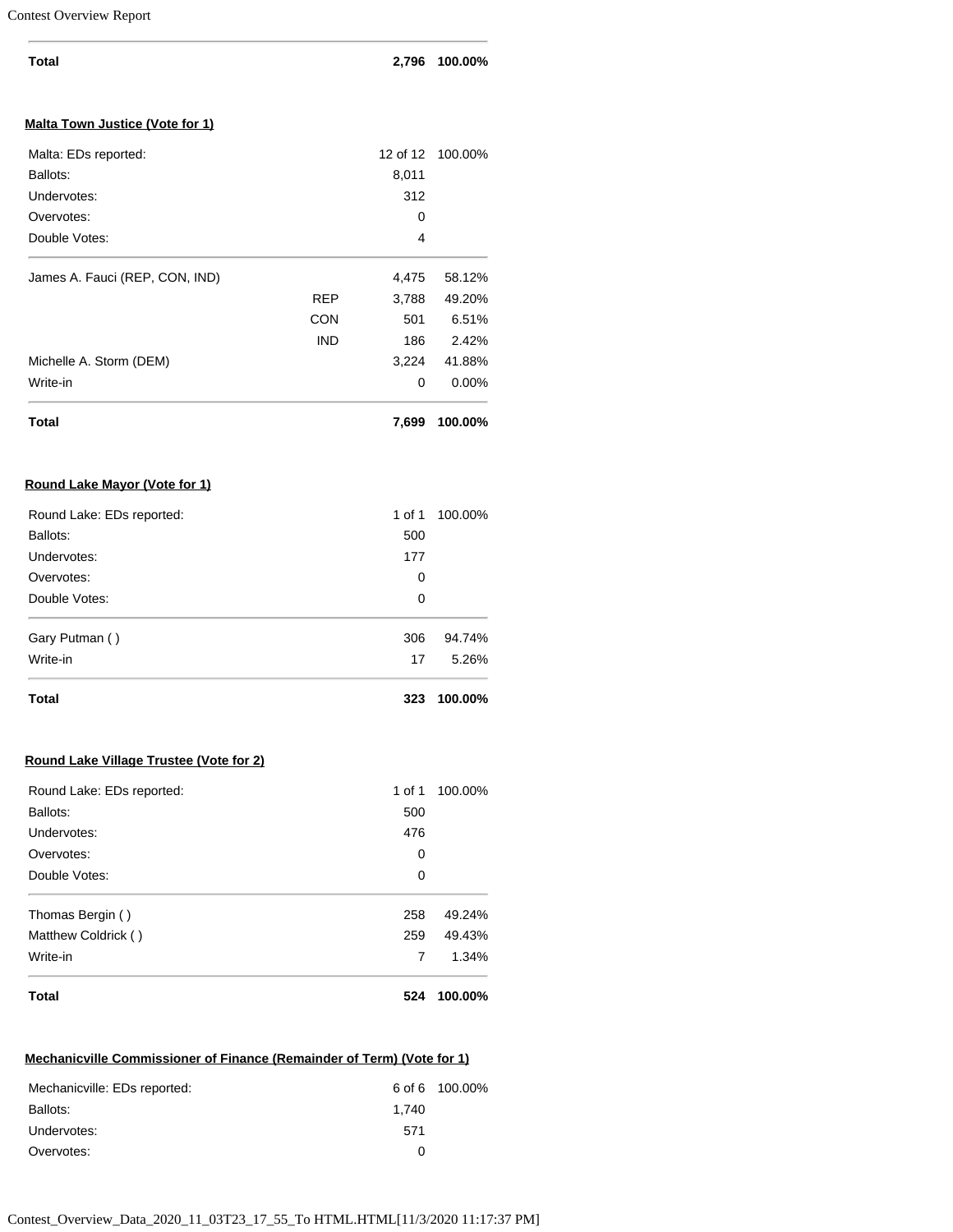| Total                  |       | 1,169 100.00% |
|------------------------|-------|---------------|
| Write-in               | 3     | 0.26%         |
| Keith M. Johnson (REP) | 1,166 | 99.74%        |
| Double Votes:          | 0     |               |

# **Milton Town Justice (Vote for 1)**

| Double Votes:        | 0     |        |
|----------------------|-------|--------|
| John J. Cromie (REP) | 5,934 | 99.30% |
| Write-in             | 42    | 0.70%  |
|                      |       |        |

# **Crandall Library Trustee (Vote for 1)**

| <b>Total</b>                  | 2.678    | 100.00% |
|-------------------------------|----------|---------|
| Write-in                      | 4        | 0.15%   |
| Daniel Hazewski, Jr. (MORLIB) | 2,674    | 99.85%  |
| Double Votes:                 | 0        |         |
| Overvotes:                    | 0        |         |
| Undervotes:                   | 4,002    |         |
| Ballots:                      | 6,680    |         |
| Moreau: EDs reported:         | 11 of 11 | 100.00% |

# **Crandall Library Budget (Vote for 1)**

| Moreau: EDs reported: |       | 11 of 11 100.00% |
|-----------------------|-------|------------------|
| Ballots:              | 6,680 |                  |
| Undervotes:           | 745   |                  |
| Overvotes:            | 0     |                  |
| Double Votes:         | 0     |                  |
| <b>YES</b>            | 3,721 | 62.70%           |
| NO.                   | 2,214 | 37.30%           |
| <b>Total</b>          | 5,935 | 100.00%          |

#### **Providence Town Justice (Vote for 1)**

| Providence: EDs reported: |          | 2 of 2 100,00% |
|---------------------------|----------|----------------|
| Ballots:                  | 1.019    |                |
| Undervotes:               | 242      |                |
| Overvotes:                | $\Omega$ |                |
| Double Votes:             | $^{(1)}$ |                |